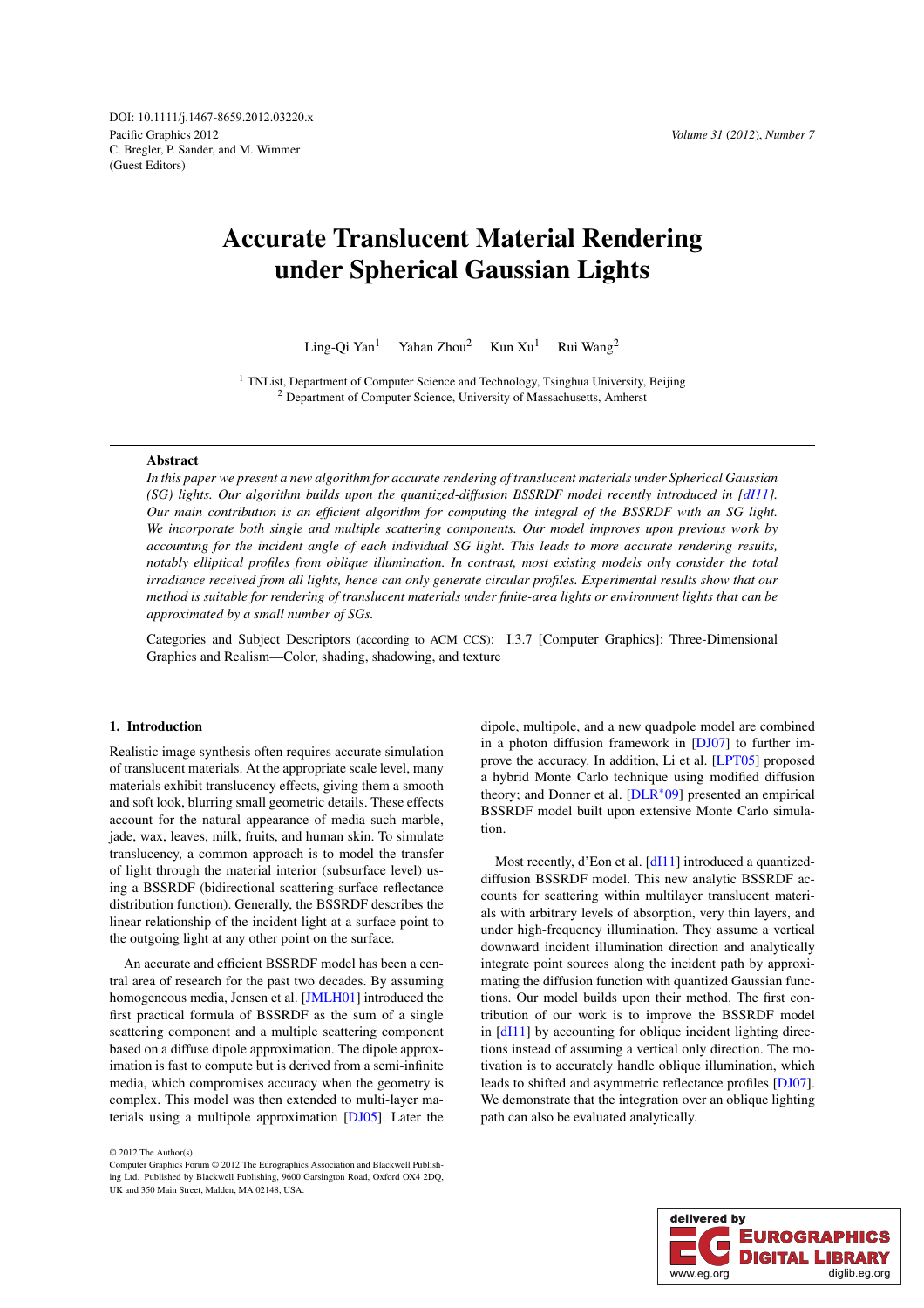The second contribution of our work is an efficient method for quickly computing the integral of the BSSRDF with Spherical Gaussian (SG) lights. This is motivated by the observation that while much existing work can efficiently render translucent materials under simple lighting (e.g. a few point or directional lights), it remains a challenge to simulate translucent appearance under complex environment lighting. It is well-known that environment lighting is important for capturing the appearance of materials in natural illumination conditions; at the same time, it is also very expensive to simulate due to the large area of the lights. An effective solution is to approximate the environment lighting as a set of SGs, yielding a low-dimensional representation. Combined with the SG representation of the BSSRDF, this approach enables efficient run-time evaluation of the integral of complex lighting with BSSRDF.

To summarize, this paper presents a new algorithm for accurate rendering of translucent materials under Spherical Gaussian lights. Our specific contributions are: 1) we extend the BSSRDF introduced in [\[dI11\]](#page-7-0) to allow efficient evaluation of its integral with SG lights at varying incident angles; 2) our model includes both single and multiple scattering, and experimental results show that it can accurately render translucent materials under finite-area lights and environment lights approximated by a small number of SGs.

## 2. Related Works

The reflectance of light due to subsurface scattering is often described by the BSSRDF, which characterizes how the incident light at a surface point of the translucent material influences the outgoing light at other surface points. Given a BSSRDF model, it is possible to use Monte Carlo simulation to accurately render translucency effects [\[HK93,](#page-7-4) [DEL](#page-7-5)∗99, [PH00,](#page-8-2) [LPT05\]](#page-8-1). However, this incurs high computation cost and the resulting images are prone to noise.

Homogeneous Materials. For efficiency reasons, subsurfaces scattering effects are often divided into two components: single scattering and multiple scattering. Single scattering accounts for light that has been scattered exactly once inside the media, and is usually fast to compute. Multiple scattering accounts for light that has gone through a large number of scattering events, which makes it possible to use simplifying assumptions to speed up the computation. Stam [\[Sta95\]](#page-8-3) approximates multiple scattering effects by a diffusion process. Taking advantage of the diffusion process and assuming a semi-infinite homogeneous media, Jensen et al. [\[JMLH01\]](#page-8-0) presented a dipole approximation model, which speeds up the computation of multiple scattering by orders of magnitude compared to Monte Carlo methods. The dipole model converts the irradiance at a surface point into two point sources, one above and one below the surface. The contribution from each point source is then evaluated as the gradient of a diffusion function (or fluence). Since evaluating the outgoing radiance requires integrating the contributions from all incident points, hierarchical summation techniques [\[JB02\]](#page-8-4) can be adopted to accelerate this computation.

In [\[DJ05\]](#page-7-1), Donner et al. proposed a multi-pole model for rendering thin and multilayered translucent materials. In [\[dLE07\]](#page-7-6), d'Eon et al. proposed an efficient multi-layered model by approximating diffusion profiles using sums of Gaussians. Recently, d'Eon et al. [\[dI11\]](#page-7-0) proposed a quantized diffusion based BSSRDF model. They place an infinite number of point light sources alone the vertical incident light path, which requires computing an itnegral over the path. The integral is evaluated analytically by approximating the diffusion function with quantized Gaussian functions. None of the above methods considers the different incident angle of lights, thus they always produce symmetric (circular) reflectance profiles. In reality, however, subtle asymmetric (elliptical) profiles are usually observed under oblique lighting directions. To address this missing effect, Donner et al. [\[DJ07\]](#page-7-2) place exponentially attenuated point lights along the refracted light path instead of on the vertical line. While this produces elliptical profiles, it requires an numerical integral over the incident light path, which is expensive and prone to sampling noise. In contrast, we evaluate the integral analytically, thus our method is less prone to numerical sampling artifacts.

Data-driven techniques have also been studied to model the BSSRDF. For example, Donner et al. [\[DLR](#page-7-3)∗09] proposed an empirical BSSRDF model for semi-indefinite homogeneous materials by fitting Monte Carlo simulated data.

Heterogeneous materials. For realistic rendering of translucency, one must consider spatially-varying material properties. This is known as heterogeneous materials, which have been the focus of much recent work. Tong et al. [\[TWL](#page-8-5)<sup>\*05]</sup> combined the dipole model with bidirectional texture functions to simulate quasi-homogeneous materials. Peers et al. [\[PvBM](#page-8-6)∗06] proposed a compact representation for heterogeneous materials using matrix factorization. Wang et al. [\[WZT](#page-8-7)∗08] proposed a method for modeling and rendering heterogeneous materials based on a volumetric representation and the diffusion equation. Song et al. [\[STPP09\]](#page-8-8) introduced a novel representation for editing measured heterogeneous materials by decomposing a global BSSRDF into products of local functions. Wang et al. [\[WWH](#page-8-9)<sup>∗10]</sup> presented a robust method for rendering heterogenous translucent objects with complex shapes and topology. Jakob et al. [\[JAM](#page-8-10)∗10] proposed an anisotropic dipole model for ren-dering anisotropic translucent materials. Li et al. [\[LSR](#page-8-11)<sup>∗</sup>12] presented an interactive method for rendering translucent cutouts. Moreover, many recent methods [\[DWd](#page-7-7)∗08, [GHP](#page-7-8)∗08,[JSB](#page-8-12)∗10] have been introduced to model and render human skins or faces, which are typically modeled as heterogeneous translucent materials.

Translucent rendering under environment lights. Environment lighting is important for capturing the realistic appearance of materials under natural illumination conditions.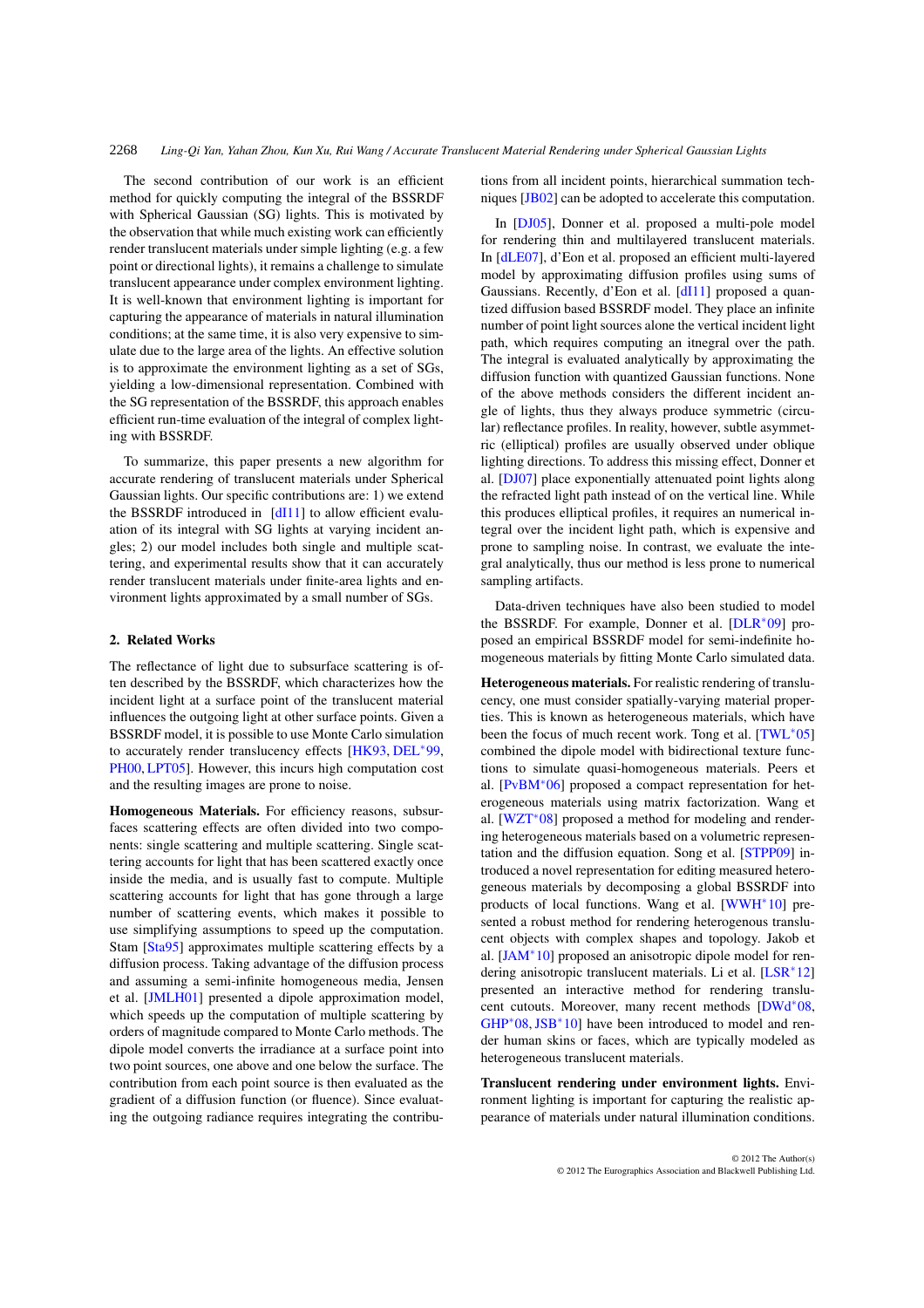<span id="page-2-0"></span>

Figure 1: *Illustration of scattering paths for (a) multiple scattering and (b) single scattering.*

While a number of previous papers have studied realistic translucent material rendering and editing under environment lighting [\[WTL05,](#page-8-13) [XGL](#page-8-14)∗07, [WCPW](#page-8-15)∗08], these methods are all based on precomputed radiance transfer, which requires a large amount of precomputed data and are not suitable for dynamic scenes.

Spherical Gaussian (SG), also known as spherical radial basis function, is commonly used to represent spherical functions such as environment maps [\[TS06,](#page-8-16) [XMR](#page-8-17)∗11, [RZL](#page-8-18)∗10] and BRDFs [\[GKD07,](#page-7-9)[WRG](#page-8-19)∗09]. It often provides more flexibility and accuracy than other spherical basis functions, such as spherical harmonics, wavelets, and spherical piecewise constants [\[XJF](#page-8-20)∗08]. Due to its variable support size, SG is particularly suitable for approximating functions at all-frequency scales. Moreover, SG has closed-form solutions for function multiplications and product integrals, which make it a suitable choice for rendering applications.

## 3. Backgrounds

In this section, we review the necessary background knowledge for modeling and approximating BSSRDFs. The list of symbols and notations are summarized in Table 1. Assuming an incident SG light at point *xi*, we compute the outgoing radiance at an exit point  $x<sub>o</sub>$  in outgoing direction **o** as the sum of a multiple scattering component *L<sup>D</sup>* and a single scattering component  $L^{(1)}$ :

<span id="page-2-1"></span>
$$
L_o(x_o, \mathbf{0}) = L^D(x_o, \mathbf{0}) + L^{(1)}(x_o, \mathbf{0})
$$
 (1)

Multiple Scattering. Under an SG light, the multiple scat-tering component is defined as [\[dI11\]](#page-7-0):

$$
L^{D}(x_o, \mathbf{0}) = \int_{\Omega} G(\mathbf{i}; \mathbf{i}_j, \lambda_j) \left( F \int_0^{\infty} Q(s) R(d) \, ds \right) d\mathbf{i} \tag{2}
$$

As shown in Figure  $1(a)$  $1(a)$ , i is an incident direction,  $G(i; i_j, \lambda_j) = \exp(\lambda_j(i \cdot i_j - 1))$  is the incident SG light where  $\mathbf{i}_i$  is the center direction and  $\lambda_i$  is the bandwidth;  $F = F_t(x_i, \mathbf{i}) F_t(x_0, \mathbf{o})$  is the product of two Fresnel transmittance terms; *s* is the distance from the (virtual) point light source  $x_p$  to the incident point  $x_i$ ; *d* is the distance from  $x_p$ to the exit point  $x_0$ ; in addition,  $Q(s)$  is the extended point



| $F_t$ , $F_r$                                                                                         | Fresnel transmittance and reflectance                                               |  |  |  |
|-------------------------------------------------------------------------------------------------------|-------------------------------------------------------------------------------------|--|--|--|
| η                                                                                                     | Index of refraction                                                                 |  |  |  |
| $\sigma_s$ , $\sigma_a$                                                                               | Scattering and absorption coefficients                                              |  |  |  |
| g                                                                                                     | Mean cosine of scattering angle                                                     |  |  |  |
| $C_{\phi}, C_{E}$                                                                                     | Constants only dependent on $\eta$                                                  |  |  |  |
| $x_i, x_o, \mathbf{i}, \mathbf{o}$                                                                    | Incident/outgoing points and directions                                             |  |  |  |
| $\mathbf{i}',\mathbf{o}'$                                                                             | Refracted incident/outgoing directions                                              |  |  |  |
| i <sub>2</sub>                                                                                        | Direction from $x_i$ to $x_o$                                                       |  |  |  |
| $\mathbf{i_j}, \lambda_j$                                                                             | Center and bandwidth of an incident SG light                                        |  |  |  |
| $\mathbf{i}'_{\mathbf{i}}, \lambda'_{\mathbf{i}}$                                                     | Center and bandwidth of a refracted SG light                                        |  |  |  |
| $\sigma_t = \sigma_a + \sigma_s$ , $\sigma_s' = (1 - g)\sigma_s$ , $\sigma_t' = \sigma_a + \sigma_s'$ |                                                                                     |  |  |  |
| $F = F_t(x_i, \mathbf{i}) F_t(x_o, \mathbf{o})$                                                       |                                                                                     |  |  |  |
| $D = (2\sigma_a + \sigma_s')/(3(\sigma_a + \sigma_s')^2)$                                             |                                                                                     |  |  |  |
| $G(i; i_1, \lambda) = \exp[\lambda (i \cdot i_1 - 1)]$<br>SG definition                               |                                                                                     |  |  |  |
|                                                                                                       | $g(x; u, \lambda) = \exp \left[-\lambda (x - u)^2\right]$<br>1D Gaussian definition |  |  |  |

Table 1: *List of symbols and notations.*

source function which describes the intensity of the point light source  $x_p$ ; and  $R(d)$  is the exitance function which describes the exitance value at point  $x_o$  from  $x_p$ . The  $Q(s)$  and *R*(*d*) functions will be explained in more details below.

Note that the inner integral in Equation [2](#page-2-1) integrates along the refracted incident path, and the outer integral integrates over the incident direction i on the upper hemisphere. For simplicity, we rewrite the integral in terms of refracted incident direction i' instead of incident direction i, and approximate refracted incident radiance inside the medium again using an SG (see detailed derivations in Appendix E):

<span id="page-2-2"></span>
$$
L^{D}(x_{o}, \mathbf{0}) = \int_{\Omega} \int_{0}^{\infty} FG(\mathbf{i}'; \mathbf{i}'_{\mathbf{j}}, \lambda'_{j}) Q(s) R(d) \, \mathrm{d} s \, \mathrm{d} \mathbf{i}' \qquad (3)
$$

where  $\mathbf{i}'_j, \lambda'_j$  are the center and bandwidth of the approximate refracted SG light respectively. Strictly speaking, the refracted light caused by an incident SG light is not necessarily an SG, but we find this approximation to work well in practice, especially if the support size of the incident SG is small.

**Extended Point Source Function**  $Q(s)$ **.** In previous work, the dipole model [\[JMLH01\]](#page-8-0) or multi-pole model [\[DJ05\]](#page-7-1) has been commonly adopted for translucent material rendering. However, these models typically only consider the total irradiance received at an incident point, ignoring the incident angle of each individual light. As a result, they lead to incorrect renderings for oblique illumination. To consider oblique illumination, we follow [\[DJ07\]](#page-7-2) to define an extended source function  $Q(s)$  along the refracted incident path:

$$
Q(s) = Qe^{-\sigma'_{i}s}
$$
 (4)

where Q is the irradiance at incident point  $x_i$ , and  $\sigma'_i$  is the reduced extinction coefficient (see Table 1).

**Exitance Function**  $R(d)$ . Recall that the exitance function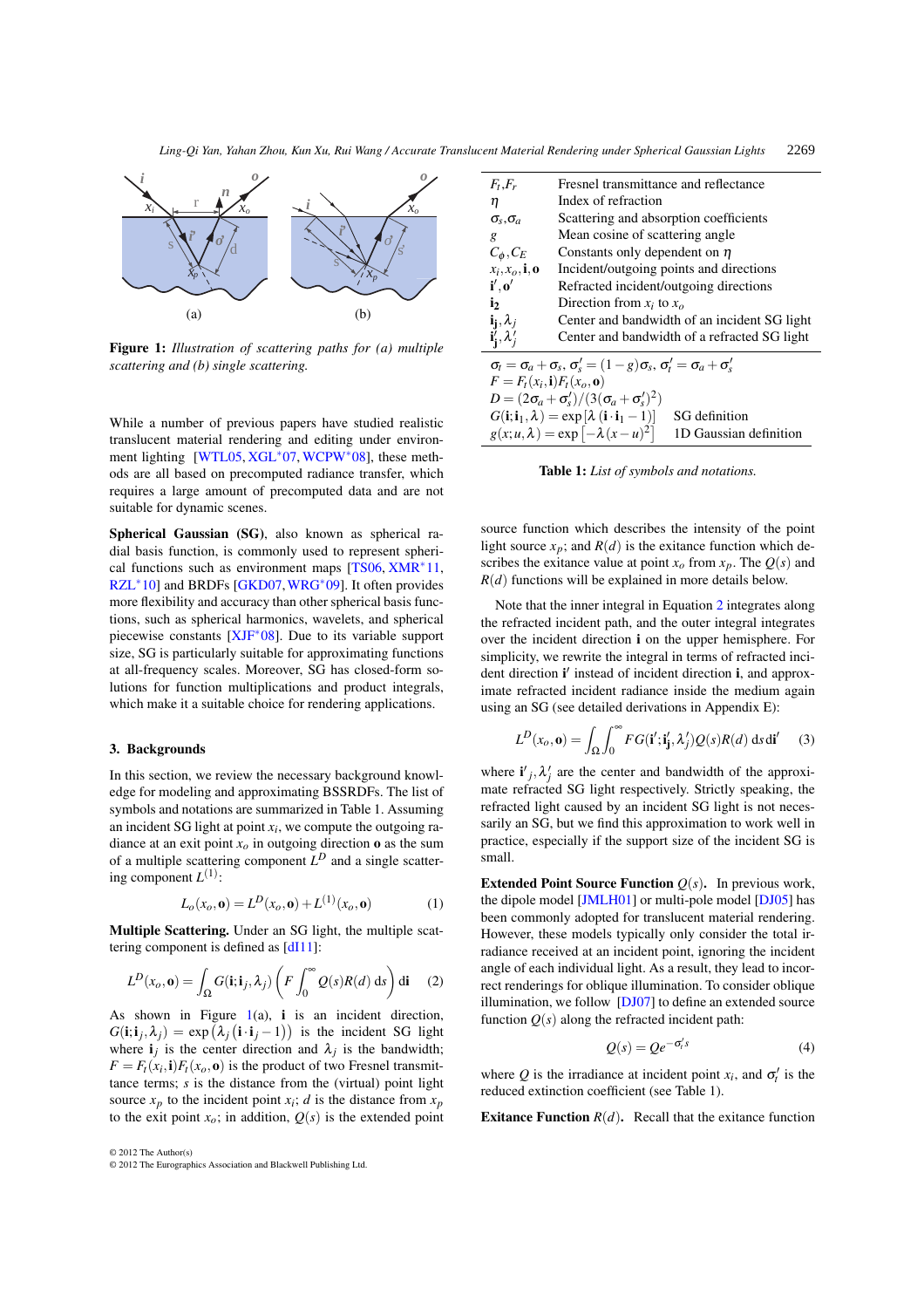<span id="page-3-2"></span> $R(d)$  describes the contribution of a point source  $x_p$  underneath the surface to an exit point  $x<sub>o</sub>$  on the surface. Following  $[d11]$ , we define  $R(d)$  as a linear combination of fluence and flux:

$$
R(d) = C_{\phi} \phi(d) + C_{E}(-D(\mathbf{n} \cdot \nabla \phi)(d))
$$
 (5)

where *d* is the distance from  $x_p$  to  $x_o$ ; the  $C_\phi$ ,  $C_E$  terms are two constants which are only dependent on the refractive index  $[d11]$ ; **n** is the surface normal at  $x<sub>o</sub>$ ; and  $\phi(d)$  is the diffusion function. Specifically, the diffusion function describes the fluence of an isotropic point light source in an infinite medium, and is usually computed as:

<span id="page-3-3"></span>
$$
\phi(d) = \frac{1}{4\pi D} \cdot \frac{e^{-\sqrt{\frac{\sigma_a}{D}}d}}{d}
$$
\n(6)

where *D* is the diffusion constant, and  $\sigma_a$  is the absorption coefficient. This function can be accurately approximated by a sum of Gaussians [\[dLE07\]](#page-7-6):

$$
\phi(d) \approx \sum_{k} a_{k} g(d; 0, \lambda_{k}) \tag{7}
$$

where  $g(d; 0, \lambda_k) = \exp(-\lambda_k(d-0)^2)$  is a 1D Gaussian with bandwidth  $\lambda_k$ , and  $a_k$  is the corresponding coefficient. These parameters (i.e. bandwidth and coefficients) can be obtained by using the quantized diffusion method [\[dI11\]](#page-7-0) or by offline fitting [\[dLE07\]](#page-7-6). In our implementation, we follow [\[dLE07\]](#page-7-6) to obtain these parameters by function fitting. To do so we require a precomputation stage to optimally fit these parameters. Empirically we found that a small number of Gaussian (e.g.  $4 \sim 8$ ) terms suffice. While this number is smaller than reported in [\[dI11\]](#page-7-0), our results (in terms of both function plots and rendering quality) match the ground truth very well.

Single Scattering. The single scattering component  $L^{(1)}(x_0, \mathbf{0})$  in Equation [2](#page-2-1) is defined as [\[JMLH01\]](#page-8-0):

$$
L^{(1)}(x_o, \mathbf{0}) = \sigma_s \int_0^\infty F_t E(s') \int_{\Omega} p G(\mathbf{i}'; \mathbf{i}'_{\mathbf{j}}, \lambda'_j) E(s) V(\mathbf{i}') \, \mathbf{d}\mathbf{i}' \, \mathbf{d}s'
$$
\n(8)

where  $\sigma_s$  is the scattering coefficient, and  $F_t = F_t(x_0, \mathbf{0})$  is the Fresnel transmittance term. As shown in Figure [1\(](#page-2-0)b),  $s'$ is the distance from the point source  $x_p$  to the exit point  $x_q$ , and  $E(s') = \exp(-\sigma_t s')$  is the attenuation factor.

In the inner integral,  $p = p(i', \mathbf{o}')$  is the phase function,  $G(i'; i'_{j}, \lambda'_{j})$  is the refracted incident SG light, *s* is the distance from  $x_p$  to the surface along the refracted incident direction  $\mathbf{i}'$ , and  $V(\mathbf{i}')$  is the binary visibility function towards  $\mathbf{i}'$ , which accounts for the occlusion of the incident light before reaching the surface. Note that in contrast to multiple scattering, here the outer integral integrates along the refracted outgoing path  $o'$ .

Summary. Assuming incident light is an SG light  $G(i; i<sub>i</sub>, \lambda<sub>i</sub>)$ , we approximate the (warped) refracted incident light also by an SG function  $G(i'; i'_j, \lambda'_j)$ . In the following sections, we describe in details how to approximate the multiple scattering integral (Equation [3\)](#page-2-2) in Section [4,](#page-3-0) and the single scattering integral (Equation [8\)](#page-3-1) in Section [5.](#page-5-0) We <span id="page-3-0"></span>show that after several validated mathematical approximations, both integrals can be efficiently evaluated, resulting in a practical algorithm for rendering BSSRDF under SG lights.

## 4. Approximating Multiple Scattering

In this section, we explain how to approximate the multiple scattering integral in Equation [3.](#page-2-2) Since the exitance function  $R(d)$  is a linear combination of the diffusion function  $\phi$  and its gradient( Equation [5\)](#page-3-2), we can substitute Equation [5](#page-3-2) into Equation [3.](#page-2-2) Furthermore, since the Fresnel term *F* is rather smooth compared to spherical Gaussian or exponential functions, we can safely pull it out of the integral:

<span id="page-3-7"></span>
$$
L^D(x_o, \mathbf{0}) \approx F C_\phi L_\phi + F D C_E L_E \tag{9}
$$

where the fluence integral  $L_{\phi}$  and the flux integral  $L_E$  are defined as:

<span id="page-3-4"></span>
$$
L_{\phi} = \int_{\Omega} \int_0^{\infty} G(\mathbf{i}'; \mathbf{i}'_j, \lambda'_j) Q(s) \phi(d) \, \mathrm{d} s \, \mathrm{d} \mathbf{i}'
$$

$$
L_E = \int_{\Omega} \int_0^{\infty} G(\mathbf{i}'; \mathbf{i}'_j, \lambda'_j) Q(s) (-\mathbf{n} \cdot \nabla \phi)(d) \, \mathrm{d} s \, \mathrm{d} \mathbf{i}' \tag{10}
$$

where n is the surface normal. Below we describe how to evaluate the fluence integral  $L_{\phi}$  and the flux integral  $L_E$  respectively.

## 4.1. Approximating the Fluence Integral

<span id="page-3-1"></span>From Figure [1\(](#page-2-0)a), we see that the distance  $d$  from  $x_p$  to  $x_o$ can be written as (using the law of cosine):

<span id="page-3-6"></span>
$$
d = \sqrt{s^2 + r^2 - 2sr(\mathbf{i}' \cdot \mathbf{i_2})}
$$

where *r* is the distance from  $x_i$  to  $x_o$ , and  $i_2$  is the unit vector from  $x_i$  to  $x_o$ . Given the approximation of the diffusion function by sum of Gaussians  $\phi(d) \approx \sum_k a_k g(d; 0, \lambda_k)$  (Equa-tion [7\)](#page-3-3), we can express the fluence integral  $L_{\phi}$  in Equation [10](#page-3-4) as (for simplicity we omit the summation  $\sum_k (\cdot)$  and the coefficients *ak* over index *k* below):

$$
L_{\phi} \approx \int_{\Omega} \int_0^{\infty} G(\mathbf{i}'; \mathbf{i}'_j, \lambda'_j) Q(s) g(d; 0, \lambda_k) \, \mathrm{d} s \, \mathrm{d} \mathbf{i}'
$$
\n
$$
= \int_{\Omega} \int_0^{\infty} G(\mathbf{i}'; \mathbf{i}'_j, \lambda'_j) Q(s) e^{\lambda_k (-(s^2+r^2-2sr(\mathbf{i}'; \mathbf{i}_2)))} \, \mathrm{d} s \, \mathrm{d} \mathbf{i}'
$$
\n
$$
= \int_0^{\infty} Q(s) e^{-\lambda_k (s^2+r^2-2sr)} \left( \int_{\Omega} G(\mathbf{i}'; \mathbf{i}'_j, \lambda'_j) e^{2sr\lambda_k (\mathbf{i}' \cdot \mathbf{i}_2 - 1)} \, \mathrm{d} \mathbf{i}' \right) \mathrm{d} s
$$
\n
$$
= \int_0^{\infty} Q(s) e^{-\lambda_k (s^2+r^2-2sr)} \mathbf{N} \mathrm{d} s \tag{11}
$$

where  $N$  is the inner integral over  $i'$ , computed as:

<span id="page-3-5"></span>
$$
\mathbf{N} = \int_{\Omega} G(\mathbf{i}'; \mathbf{i}'_j, \lambda'_j) e^{2s r \lambda_k (\mathbf{i}' \cdot \mathbf{i}_2 - 1)} d\mathbf{i}'
$$

$$
= \int_{\Omega} G(\mathbf{i}'; \mathbf{i}'_j, \lambda'_j) G(\mathbf{i}'; \mathbf{i}_2, \lambda'_k) d\mathbf{i}'
$$

where the effective bandwidth  $\lambda'_k = 2sr\lambda_k$ . This equation is integrated over the refracted incident direction i' on the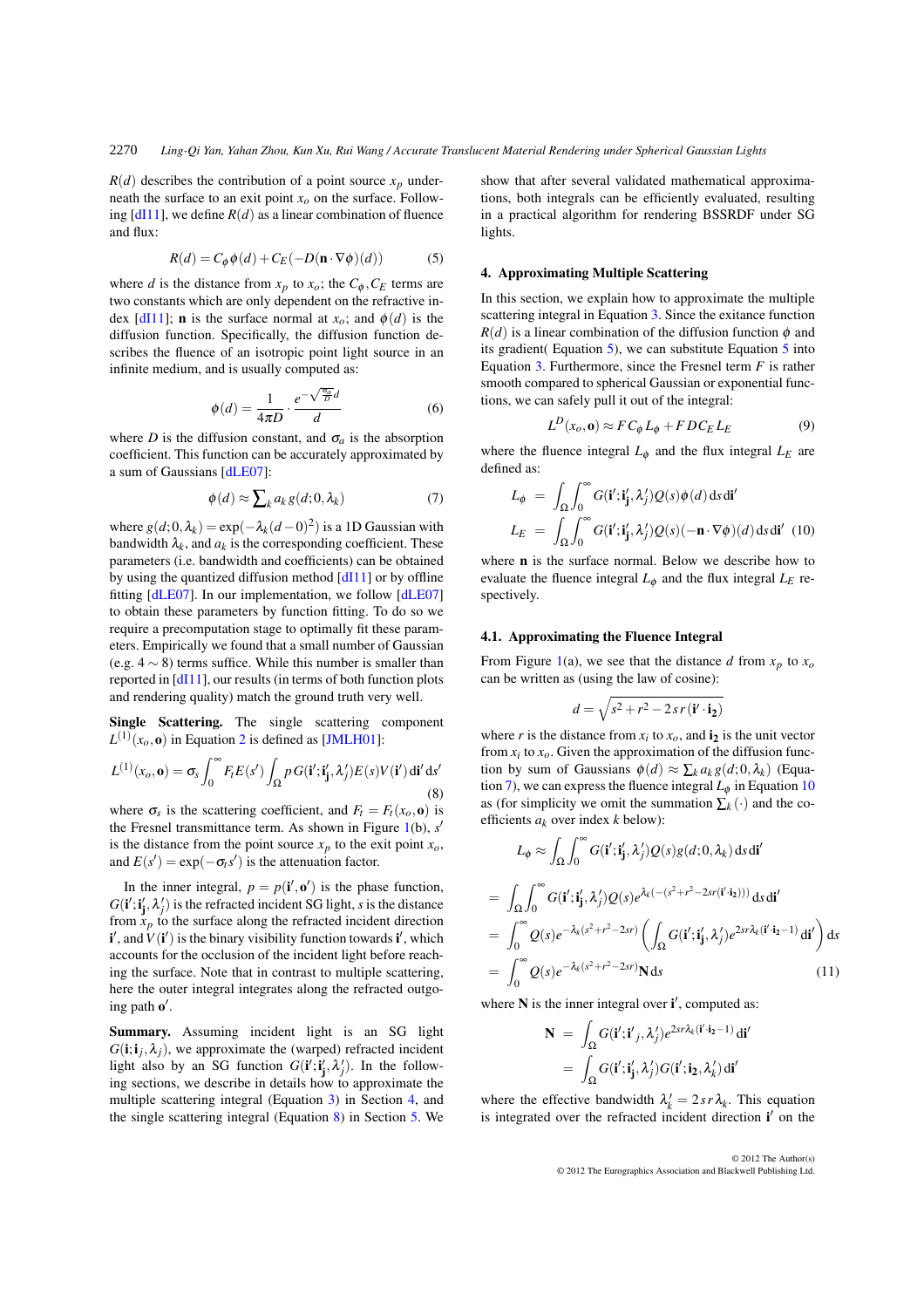lower hemisphere. In general, since the support of an SG is typically small compared to the size of a hemisphere, the value of the SG on the other hemisphere is usually very close to zero. Therefore, we can express the integral over the entire sphere (instead of only the lower hemisphere). The reason to do so is to take advantage of the properties of SG to simplify the computations later. Specifically, it is well known that the product of two SGs is still an SG, and the integral of an SG over the whole sphere has analytic expression (refer to Appendix A, B, C). Therefore, given these properties, we have:

$$
N = 2\pi \frac{e^{\lambda_3 - \lambda'_j - \lambda'_k}}{\lambda_3} \left(1 - e^{-2\lambda_3}\right)
$$

where  $\lambda_3 = \sqrt{\lambda_j'^2 + \lambda_k'^2 + 2\lambda_j'\lambda_k'(i'_j \cdot i_2)}$ . Note that N depends on three parameters: the bandwidth of the SG light  $\lambda'_j$ , the effective bandwidth  $\lambda'_k$ , and the dot product  $(i'_j \cdot i_2)$ . Through experimental results, we find that N falls off exponentially when  $\lambda_k$  increases, so we can naturally approximate **N** as a sum of exponential functions of  $\lambda_k$ :

$$
\mathbf{N} \approx \sum_{m} p_{m}^{\phi} \left( \lambda_{j}^{\prime}, \mathbf{i}_{\mathbf{j}}^{\prime} \cdot \mathbf{i}_{\mathbf{2}} \right) \exp \left( -q_{m}^{\phi} \left( \lambda_{j}^{\prime}, \mathbf{i}_{\mathbf{j}}^{\prime} \cdot \mathbf{i}_{\mathbf{2}} \right) \lambda_{k}^{\prime} \right) \tag{12}
$$

where  $p_m^{\phi}$ ,  $q_m^{\phi}$  are parameters to be fitted during precomputation step, and they are stored as a 2D table of  $\lambda_j^j$  and  $(i'_j \cdot i_2)$ . In Figure [2](#page-5-1) we validate this approximation. As shown in the figure, usually 4 terms are sufficiently accurate to capture N over a large range.

Now substitute Equation [12](#page-3-5) into Equation [11,](#page-3-6) and replace the effective bandwidth  $\lambda'_k$  by  $2sr\lambda_k$  (by definition), we have (for simplicity the summation  $\sum_{m}(\cdot)$  and the coefficients  $p_m^{\phi}$ of index *m* are omitted below):

<span id="page-4-4"></span>
$$
L_{\phi} \approx \int_0^{\infty} e^{-\sigma_t' s} e^{-\lambda_k (s^2 + r^2 - 2sr)} e^{-2q_m^{\phi} r \lambda_k s} ds
$$
  
= 
$$
\int_0^{\infty} e^{-(\lambda_k s^2 + (2\lambda_k (q_m^{\phi} - 1)r + \sigma_t') s + \lambda_k r^2)} ds
$$
 (13)

Since the integrand is a 1D Gaussian of *s*, this half-infinite integral has an analytic solution as shown in Appendix D.

## 4.2. Approximating the Flux Integral

Now we explain how to evaluate the flux integral in Equation [9.](#page-3-7) To begin, we note that the directional derivative of a 1D Gaussian is evaluated as:

<span id="page-4-0"></span>
$$
\mathbf{n} \cdot \nabla g(d; 0, \lambda_k) = 2\lambda_k s(\mathbf{i}' \cdot \mathbf{n}) g(d; 0, \lambda_k)
$$

Given that the diffusion function is approximated as a sum of Gaussians  $\phi(d) \approx \sum_k a_k g(d; 0, \lambda_k)$  (Equation [7\)](#page-3-3), the directional derivative of the diffusion function (−n·∇φ)(*d*) in Equation [9](#page-3-7) can now be written as:

$$
(-\mathbf{n} \cdot \nabla \phi)(d) \approx \sum_{k} 2 a_{k} \lambda_{k} s (\mathbf{i}' \cdot \mathbf{n}) g(d; 0, \lambda_{k})
$$
 (14)

© 2012 The Author(s)

<span id="page-4-3"></span>Substituting Equation [14](#page-4-0) into Equation [9](#page-3-7) yields (again, omitting the summation  $\sum_k (\cdot)$  over index *k* and coefficients  $a_k$ ):

$$
L_E \approx 2\lambda_k \int_{\Omega} \int_0^{\infty} G(\mathbf{i}'; \mathbf{i}'_{\mathbf{j}}, \lambda'_j) Q(s) (\mathbf{i}' \cdot \mathbf{n}) e^{\lambda_k (-(s^2+r^2-2sr(\mathbf{i}'; \mathbf{i}_2)))} ds d\mathbf{i}'
$$

Similar to how we handled the fluence integral  $L_{\phi}$  in Equa-tion [11,](#page-3-6) the flux integral  $L_E$  can be re-written as (by changing the order of the integrals):

$$
L_E \approx 2\lambda_k \int_0^\infty Q(s)e^{-\lambda_k(s^2 + r^2 - 2sr)} \mathbf{M} \, \mathrm{d}s \tag{15}
$$

where  $M$  is the inner integral over  $i'$  defined as:

<span id="page-4-6"></span>
$$
\mathbf{M} = \int_{\Omega} G(\mathbf{i}'; \mathbf{i}'_j, \lambda'_j) G(\mathbf{i}'; \mathbf{i}_2, \lambda'_k) (\mathbf{i}' \cdot \mathbf{n}) \, \mathrm{d}\mathbf{i}' \tag{16}
$$

where the effective bandwidth  $\lambda'_k = 2sr\lambda_k$ . Different from the fluence inner integral  $N$  in Equation [12,](#page-3-5) the flux inner integral M has an additional cosine factor  $(i' \cdot n)$ . It also has an approximate analytic solution (see detailed derivations in Appendix C):

<span id="page-4-1"></span>
$$
\mathbf{M} \approx (\lambda_j'(\mathbf{i}_\mathbf{j}' \cdot \mathbf{n}) + \lambda_k'(\mathbf{i}_\mathbf{2} \cdot \mathbf{n})) \mathbf{M}_\mathbf{i}
$$
 (17)

where

<span id="page-4-2"></span>
$$
\begin{aligned} \mathbf{M_i} &= 2\pi \frac{e^{\lambda_3 - \lambda_j' - \lambda_k'}}{\lambda_3^2} \left(1 - e^{-2\lambda_3}\right), \\ \lambda_3 &= \sqrt{\lambda_j'^2 + \lambda_k'^2 + 2\lambda_j'\lambda_k'(\mathbf{i_j'}\cdot\mathbf{i_2})} \end{aligned}
$$

 $M_i$ , being a function that falls off almost exponentially to  $\lambda'_k$ , can again be approximated as a sum of exponentials of  $\lambda_k'$ :

$$
\mathbf{M_i} \approx \sum_m p_m^E(\lambda'_j, \mathbf{i'_j} \cdot \mathbf{i_2}) \exp(-q_m^E(\lambda'_j, \mathbf{i'_j} \cdot \mathbf{i_2}) \lambda'_k)
$$
(18)

where  $p_m^E$ ,  $q_m^E$  are fitted parameters estimated in precomputation and stored as a 2D table of  $\lambda'_j$  and  $(i'_j \cdot i_2)$ . Similar to before, our experimental results show that using 4 terms is sufficiently accurate for this approximation.

Substitute Equations [17,](#page-4-1) [18](#page-4-2) into Equation [15,](#page-4-3) and replace  $\lambda_k'$  by 2*s r* $\lambda_k$  (by definition), we have (for simplicity we omit the summation  $\sum_{m}(\cdot)$  and the coefficients  $p_m^E$  of index *m*):

<span id="page-4-5"></span>
$$
L_E \approx \lambda_j' (\mathbf{i}_\mathbf{j}' \cdot \mathbf{n}) \int_0^\infty e^{-(\lambda_k s^2 + (2\lambda_k (q_m^E - 1)r + \sigma_l')s + \lambda_k r^2)} ds
$$

$$
+ 2r\lambda_k (\mathbf{i}_2 \cdot \mathbf{n}) \int_0^\infty s e^{-(\lambda_k s^2 + (2\lambda_k (q_m^E - 1)r + \sigma_l')s + \lambda_k r^2)} ds \quad (19)
$$

The above equation involves a half-infinite integral of a 1D Gaussian as well as the product of a 1D Gaussian with a linear function, both of which have analytic solutions as shown in Appendix D.

**Summary.** By approximating the diffusion function  $\phi(d)$ using sums of 1D Gaussians, and precomputing four 2D tables  $p_m^{\phi}, q_m^{\phi}, p_m^E, q_m^E$ , the fluence integral  $L_{\phi}$  and the flux integral  $L<sub>E</sub>$  can both be approximated analytically, using Equation [13](#page-4-4) and Equation [19](#page-4-5) respectively. Note that all four 2D tables only need to precomputed once, and remain the same for different scenes and materials.

<sup>© 2012</sup> The Eurographics Association and Blackwell Publishing Ltd.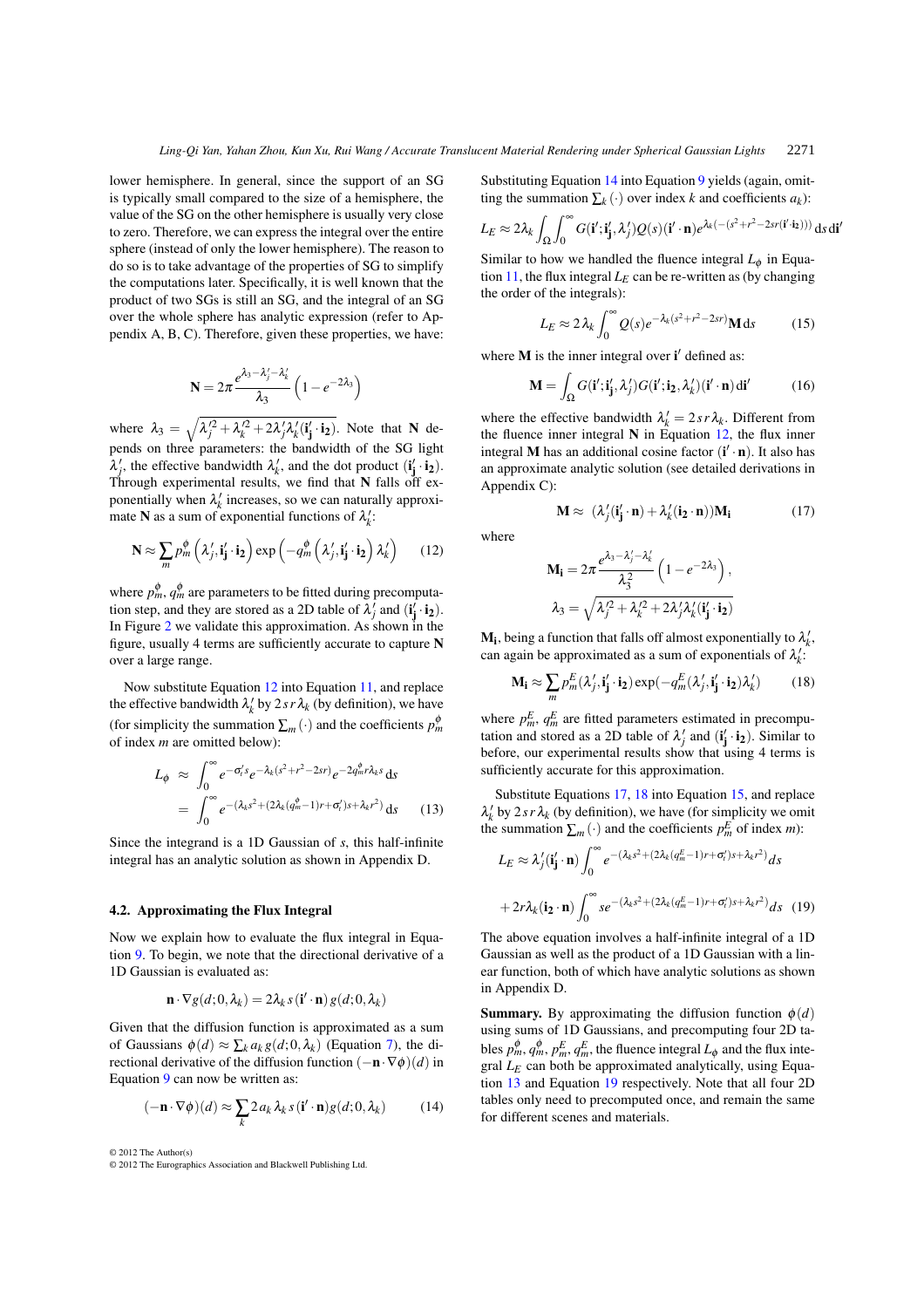<span id="page-5-1"></span>

Figure 2: *(a): approximating the diffusion function* φ *using sums of Gaussians (Equation [7\)](#page-3-3); (b): approximating the inner integrals* N *and* M *using sums of exponentials (Equations [12](#page-3-5) and [18\)](#page-4-2). Curve 1 plots the fluence inner integral* **N** with parameters  $\lambda'_j = 1000$  and  $(\mathbf{i}'_j \cdot \mathbf{i}_2) = 0.5$ ; Curve 2 *plots the flux inner integral* **M** *with parameters*  $\lambda'_j = 100$ and  $(i'_j \cdot i_2) = 0$ ; *Curve 3 plots the fluence inner integral* **N** with parameters  $\lambda'_j = 10$  and  $(i'_j \cdot i_2) = -0.5$ *. Note that for all above approximations, the ground truth curves (the green ones) match our approximations (the red ones) very well. We note that the three sets of curves in (b) are normalized in order to display in the same figure.*

We would like to note that our method differs from the quantized diffusion model [\[dI11\]](#page-7-0) in two aspects. First, we consider oblique incident lights, while the quantized model assumes incident lights comes vertically. Second, our method considers SG light, which is suitable for representing environment lights or finite-area lights. From a high level, the quantized model gives an analytic solution for approximating the inner integral over the scattering path, while our proposed method is for approximating the double integral, over both the light direction and the scattering path.

#### <span id="page-5-0"></span>5. Approximating Single Scattering

Let us denote the inner integral of the single scattering  $L^{(1)}(x_o, \mathbf{o})$  in Equation [8](#page-3-1) using symbol *J*, defined as:

$$
J(s') = \int_{\Omega} p(\mathbf{i}', \mathbf{o}') G(\mathbf{i}'; \mathbf{i}'_{\mathbf{j}}, \lambda'_j) E(s) V(\mathbf{i}') \, \mathrm{d}\mathbf{i}'
$$

where  $p(\mathbf{i}', \mathbf{o}')$  is the phase function.  $G(\mathbf{i}'; \mathbf{i}'_{\mathbf{j}}, \lambda'_j)$  is the refracted SG light,  $E(s) = \exp(-\sigma_t s)$  is the exponential attenuation term, and  $V(i')$  is the binary visibility function. By pulling the exponential attenuation term and the visibility term out of the integral, we have:

$$
J(s') \approx \overline{E} \cdot \overline{V} \int_{\Omega} p(\mathbf{i}', \mathbf{o}') G(\mathbf{i}'; \mathbf{i}'_{\mathbf{j}}, \lambda'_j) \, \mathrm{d}\mathbf{i}'
$$

where  $\overline{E}$  and  $\overline{V}$  are the average attenuation value and average visibility value, respectively. We approximate the average attenuation value directly using the value at the SG center  $\overline{E} \approx E(s(\mathbf{i}'_{\mathbf{j}}))$ . The average visibility  $\overline{V}$  value is approximated using a soft shadow technique. In our implementation, we use convolution shadow map [\[ADM](#page-7-10)∗08] with light radius  $\sqrt{1/(2\lambda_j')}$  to query the average visibility. We use the Eddington phase function  $p(\mathbf{i}', \mathbf{o}') = (1 + 3g(\mathbf{i}' \cdot \mathbf{o}'))/(4\pi)$ (where *g* is the mean cosine of the scattering angle), so  $J(s')$ can be re-written as:

$$
J(s') \approx \frac{\overline{E} \cdot \overline{V}}{4\pi} \left( \int_{\Omega} G(\mathbf{i}'; \mathbf{i}'_{\mathbf{j}}, \lambda'_j) \, \mathrm{d}\mathbf{i}' + 3g \int_{\Omega} (\mathbf{i}' \cdot \mathbf{o}') G(\mathbf{i}'; \mathbf{i}'_{\mathbf{j}}, \lambda'_j) \, \mathrm{d}\mathbf{i}' \right)
$$
(20)

Fortunately, both integrals have analytic solutions. Refer to Appendix A for details.

To evaluate the single scattering integral  $L^{(1)}(x_0, \mathbf{0})$ , we approximate the outer integral in Equation [8](#page-3-1) through an importance sampling approach. We use 32 samples along the outgoing path, with distribution function  $e^{-\sigma_t s'}$ . To handle more complicated phase function such as the Henyey-Greenstein phase function, we can approximate it using sum of Gaussians similar to approximating diffusion functions (Equation [7\)](#page-3-3).

## 6. Implementation

Precomputation. Before rendering, we need to first obtain the Gaussian coefficients  $a_k$  and bandwidths  $\lambda_k$  for approximating the diffusion function  $\phi$  (Equation [7\)](#page-3-3), as well as the 2D tables  $p_m^{\phi}$ ,  $p_m^E$ ,  $q_m^{\phi}$ ,  $q_m^E$  of parameters  $\lambda'_j$  and  $\mathbf{i}'_j \cdot \mathbf{i}_2$ )  $(0 \le m < 4)$  for approximating inner integrals (Equations [12](#page-3-5)) and [18\)](#page-4-2). All values are obtained through non-linear fitting using Matlab's fminsearch routine. For the four 2D tables, we use a resolution of  $256 \times 256$ , in which  $\lambda'_j$  is sampled logarithmically from the range [1, 10000], and  $\mathbf{i}'_j \cdot \mathbf{i}_2$  is sampled uniformly from the range  $[-1,1]$ . Note that all tables are pre-computed only once, and can be used for any scene. For environment map lighting, SG lights are obtained through nonlinear fitting following [\[TS06\]](#page-8-16).

<span id="page-5-2"></span>Multiple scattering. For multiple scattering effects, we use Equations [13](#page-4-4) and [19](#page-4-5) to evaluate the contribution of an incident point  $x_i$  under SG light to an outgoing point  $x_o$ . Since the derivations are based on a planar geometry assumption, when rendering real 3D models, we use the unit vector from incident point  $x_i$  to outgoing point  $x_o$  as surface direction  $\mathbf{i}_2$ . Normals of  $x_i$  and  $x_o$  are used for calculating refracted incoming/outgoing light directions, respectively. An average visibility from each SG light is approximated using the convolution shadow map algorithm [\[ADM](#page-7-10)∗08], in which the support of each SG light is used as area light size to query visibility. An alternative algorithm for handling SG light visibility is to use the visibility distance map [\[WRG](#page-8-19)∗09], but that would require an additional precomputation step for each scene. Note that contributions from both the positive and negative sources must be taken into account for correct calculation.

Single scattering. For single scattering effects, the inner integral  $J(s')$  is evaluated analytically using Equation [20,](#page-5-2)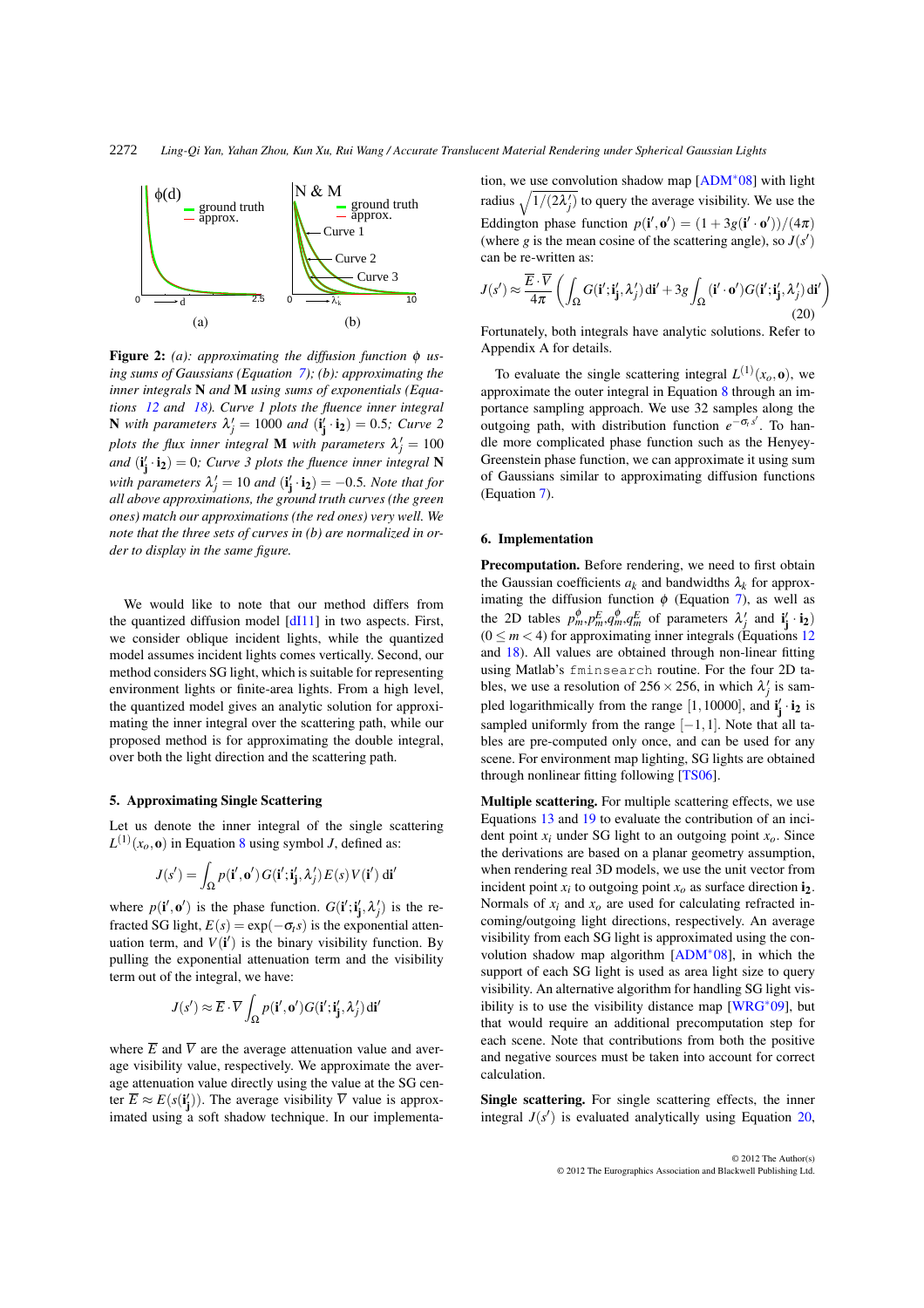<span id="page-6-0"></span>

Figure 3: *Comparison of oblique illumination. The incident angles for the first and second rows are* 45*<sup>o</sup> and* 80*o, respectively.*



Figure 4: *Comparison of single scattering effects under a single SG light with bandwidth*  $\lambda_j = 1000$ *. (a) our result; (b) ground truth. Note that the difference between our result and the ground truth is almost indistinguishable.*

while the final radiance  $L^{(1)}(x_o, \mathbf{o})$  (in Equation [8\)](#page-3-1) is obtained through a numerical integration along the refracted outgoing path. We use 32 samples along the outgoing path, with distribution function  $exp(-\sigma_t s')$ . We also incorporate an octree structure [\[JB02\]](#page-8-4) to accelerate the summation over all incident points. Note that at each octree node, instead of storing an irradiance value, we store the SG light representation, area size, and an average normal direction.

## 7. Comparisons and Results

In this section, we verify the approximations of our method, and compare previous methods with results generated by our method. All results are produced on a PC with Intel Core 2 Duo 3.00 GHz CPU, 6G RAM and an NVIDIA GTX 480 graphics card.

Comparisons. We first mathematically evaluate the accuracy of the approximations used in our method. In Figure [2](#page-5-1) (a), we compare our approximated diffusion function using 4 Gaussians to the ground truth; in Figure [2](#page-5-1) (b), we compare our approximated inner integrals N and M using 4 exponentials (Equations [12](#page-3-5) and [16\)](#page-4-6) to the ground truth at 3 differ-

© 2012 The Author(s) © 2012 The Eurographics Association and Blackwell Publishing Ltd.

<span id="page-6-2"></span>

<span id="page-6-1"></span>Figure 5: *A thin plate illuminated from behind. (a) ground truth; (b) result by our method; (c) result by the multipole model [\[DJ05\]](#page-7-1); (d) result by the dipole model. Note that the difference between our result and the ground truth is subtle.*

| Scene         | #Samples | #SGs | Render Time       |
|---------------|----------|------|-------------------|
| Tweety        | 139k     | 10   | $8.5 \text{ min}$ |
| <b>Bunny</b>  | 35k      | 10   | $5 \text{ min}$   |
| Dragon        | 159k     | 20   | $23 \text{ min}$  |
| <b>Statue</b> | 242k     |      | $3.5 \text{ min}$ |
| Kitten        | 137k     | 10   | $11 \text{ min}$  |

Table 2: *Performances.*

ent parameters. Note that in all comparisons, our approximations match the ground truth very well. In our experiments, all results are generated by approximating the diffusion function as 4 terms of Gaussians and by approximating the inner integrals as 4 terms of exponentials.

In Figure [3,](#page-6-0) we compare oblique illumination effects of our method to [\[dI11\]](#page-7-0). An SG light with bandwidth  $\lambda = 1000$ is used to illuminate a semi-indefinite translucent plane. The incident angles are 45*<sup>o</sup>* and 80*<sup>o</sup>* for the first and second rows, respectively. An oblique incident angle will result in a shifted and asymmetric reflectance lobe. As shown in the figure, our method accurately captures this phenomenon, while  $[d111]$  does not since it ignores the incident angle.

In Figure [4,](#page-6-0) we compare the rendering results with only single scattering component under a single SG light. Figure [4](#page-6-0) (a) shows our result while Figure [4](#page-6-0) (b) shows the corresponding ground truth. Our result is visually almost the same with the ground truth.

Results. In Figure [6,](#page-7-11) we show examples of rendering results using our method under various lightings conditions represented by SG lights, including both multiple and single scattering effects. The performance is reported in Table [2.](#page-6-1) Note that instead of using only irradiance values at incoming sample points for computing multiple scattering, we use radiance values approximated by SGs, hence supporting oblique incoming direction. This leads to a more accurate approximation as demonstrated in Figure [3.](#page-6-0)

Extension to a Multi-pole model. Besides handling homogeneous translucent materials, our method can also incorporate the multipole model to handle thin materials or multi-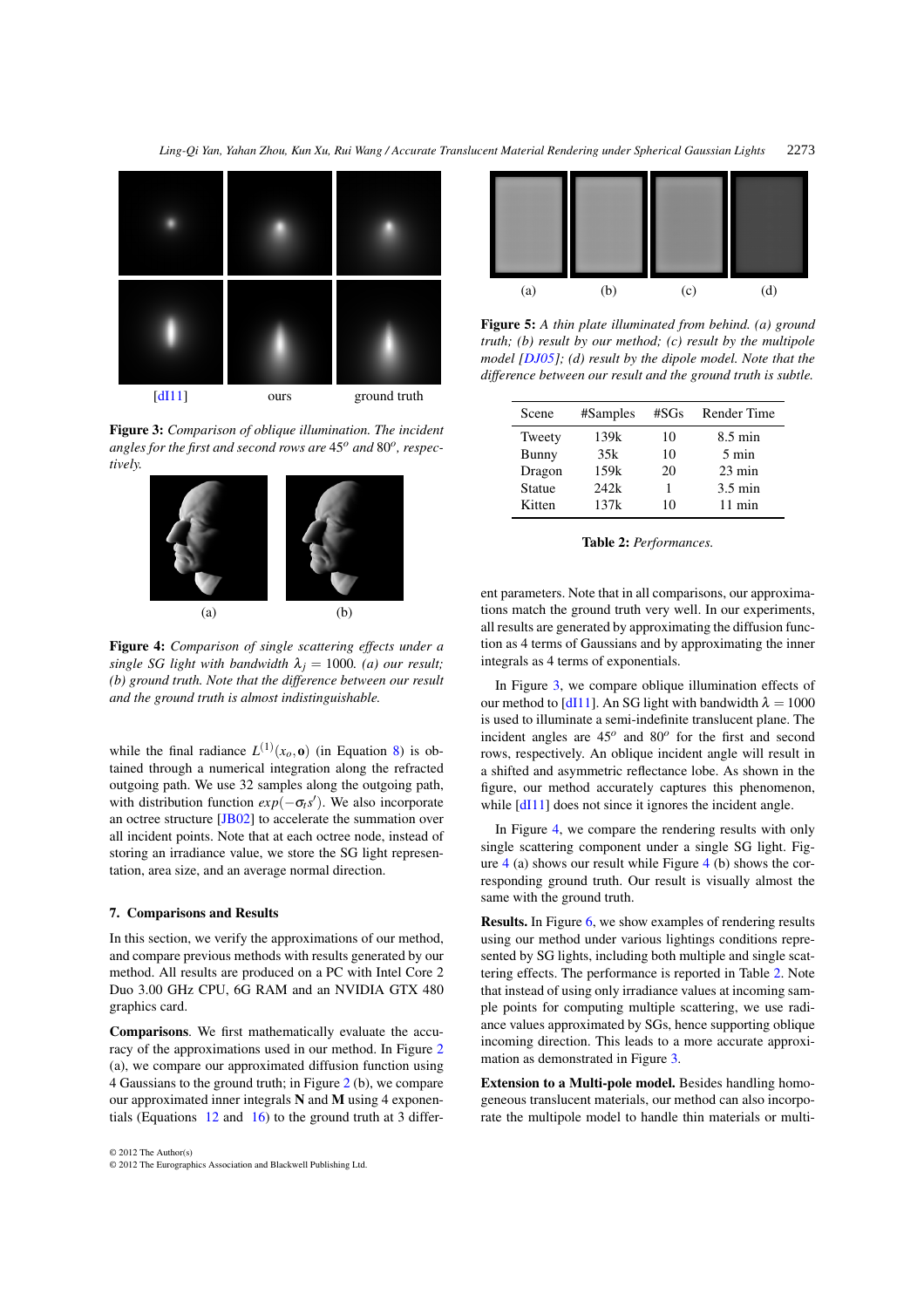<span id="page-7-11"></span>*Ling-Qi Yan, Yahan Zhou, Kun Xu, Rui Wang / Accurate Translucent Material Rendering under Spherical Gaussian Lights* 2274



Figure 6: *Various rendering results using our method under SG lights.*

layers materials similar to  $\left[ \frac{dI}{11} \right]$ . The only change is to replace the integration range in Equations [13](#page-4-4) and [19](#page-4-5) from  $[0,+\infty]$  to a finite range, which is determined by the thickness of the material. In Figure [5](#page-6-2) (b), we render a thin plate illuminated from behind using our method. To compare, we also show the ground truth image in Figure  $5$  (a), the rendered results generated using the multipole model [\[DJ05\]](#page-7-1) in Figure [5](#page-6-2) (c) and using the dipole model in Figure [5](#page-6-2) (d), respectively. Note that our result and that of [\[DJ05\]](#page-7-1) both match the ground truth very well, while the result of the dipole model [\[JMLH01\]](#page-8-0) appears darker.

#### 8. Conclusion and Future Work

To summarize, we have presented a new method for accurate rendering of translucent materials under SG light, including both multiple and single scattering components. Compared to existing models [\[JMLH01,](#page-8-0) [dI11\]](#page-7-0) which only consider the total irradiance received from all incident lights, our method accounts for oblique lighting angles, so it is more accurate and can generate elliptical reflectance profiles. Our main contribution is an efficient method for evaluating the integral of BSSRDF with SG lights. This makes our method suitable for rendering translucent materials under finite-area lights or environment lights that can be approximated by a small number of SGs. Besides, our method can also easily integrate the multipole model to handle thin or multi-layer translucent materials.

Our method is currently limited to homogeneous or multilayer materials. In the future, we would like to investigate ways to extend our method to more complex, heterogeneous translucent materials [\[PvBM](#page-8-6)∗06] or participating media [\[SZLG10,](#page-8-21) [BGP](#page-7-12)∗10]. Another limitation is that approximating the refracted incident lighting as an SG (as explained in Appendix E) may become inaccurate when the bandwidth parameter is very small (i.e. the SG light is very wide). This can be addressed by constraining the bandwidth of an SG light when fitting the environment map.

Acknowledgements. We thank all the reviewers for their valuable comments and insightful suggestions. This work was supported by the National Basic Research Project of China (Project Number 2011CB302205), the Natural Science Foundation of China (Project Number 61170153), the

National High Technology Research and Development Program of China (Project Number 2012AA011503), and the National Science Foundation of the United States (CCF-0746577).

#### <span id="page-7-10"></span>References

- <span id="page-7-12"></span>[ADM∗08] ANNEN T., DONG Z., MERTENS T., BEKAERT P., SEIDEL H.-P., KAUTZ J.: Real-time all-frequency shadows in dynamic scenes. *ACM Transactions on Graphics 27*, 3 (2008), 34:1–34:8.
- <span id="page-7-5"></span>[BGP∗10] BERNABEI D., GANOVELLI F., PIETRONI N., CIGNONI P., PATTANAIK S. N., SCOPIGNO R.: Real-time single scattering inside inhomogeneous materials. *The Visual Computer 26*, 6-8 (2010), 583–593.
- <span id="page-7-0"></span>[DEL∗99] DORSEY J., EDELMAN A., LEGAKIS J., JENSEN H. W., PEDERSEN H. K.: Modeling and rendering of weathered stone. In *Proceedings of SIGGRAPH* (1999), pp. 225–234.
- <span id="page-7-1"></span>[dI11] D'EON E., IRVING G.: A quantized-diffusion model for rendering translucent materials. *ACM Transactions on Graphics 30*, 4 (2011), 56:1–56:14.
- <span id="page-7-2"></span>[DJ05] DONNER C., JENSEN H. W.: Light diffusion in multilayered translucent materials. *ACM Transactions on Graphics 24*, 3 (July 2005), 1032–1039.
- <span id="page-7-6"></span>[DJ07] DONNER C., JENSEN H. W.: Rendering translucent materials using photon diffusion. In *Proceedings of Eurographics Symposium on Rendering* (2007), pp. 243–251.
- <span id="page-7-3"></span>[dLE07] D'EON E., LUEBKE D., ENDERTON E.: Efficient rendering of human skin. In *Proceedings of Eurographics Symposium on Rendering* (2007), pp. 147–157.
- <span id="page-7-7"></span>[DLR∗09] DONNER C., LAWRENCE J., RAMAMOORTHI R., HACHISUKA T., JENSEN H. W., NAYAR S.: An empirical BSS-RDF model. *ACM Transactions on Graphics 28*, 3 (July 2009), 30:1–30:10.
- <span id="page-7-8"></span>[DWd∗08] DONNER C., WEYRICH T., D'EON E., RAMAMOOR-THI R., RUSINKIEWICZ S.: A layered, heterogeneous reflectance model for acquiring and rendering human skin. *ACM Transactions on Graphics 27*, 5 (2008), 140:1–140:12.
- <span id="page-7-9"></span>[GHP∗08] GHOSH A., HAWKINS T., PEERS P., FREDERIKSEN S., DEBEVEC P.: Practical modeling and acquisition of layered facial reflectance. *ACM Transactions on Graphics 27*, 5 (Dec. 2008), 139:1–139:10.
- <span id="page-7-4"></span>[GKD07] GREEN P., KAUTZ J., DURAND F.: Efficient reflectance and visibility approximations for environment map rendering. *Computer Graphics Forum 26*, 3 (2007), 495–502.
- [HK93] HANRAHAN P., KRUEGER W.: Reflection from layered surfaces due to subsurface scattering. In *Proceedings of SIG-GRAPH* (1993), pp. 165–174.

© 2012 The Author(s) © 2012 The Eurographics Association and Blackwell Publishing Ltd.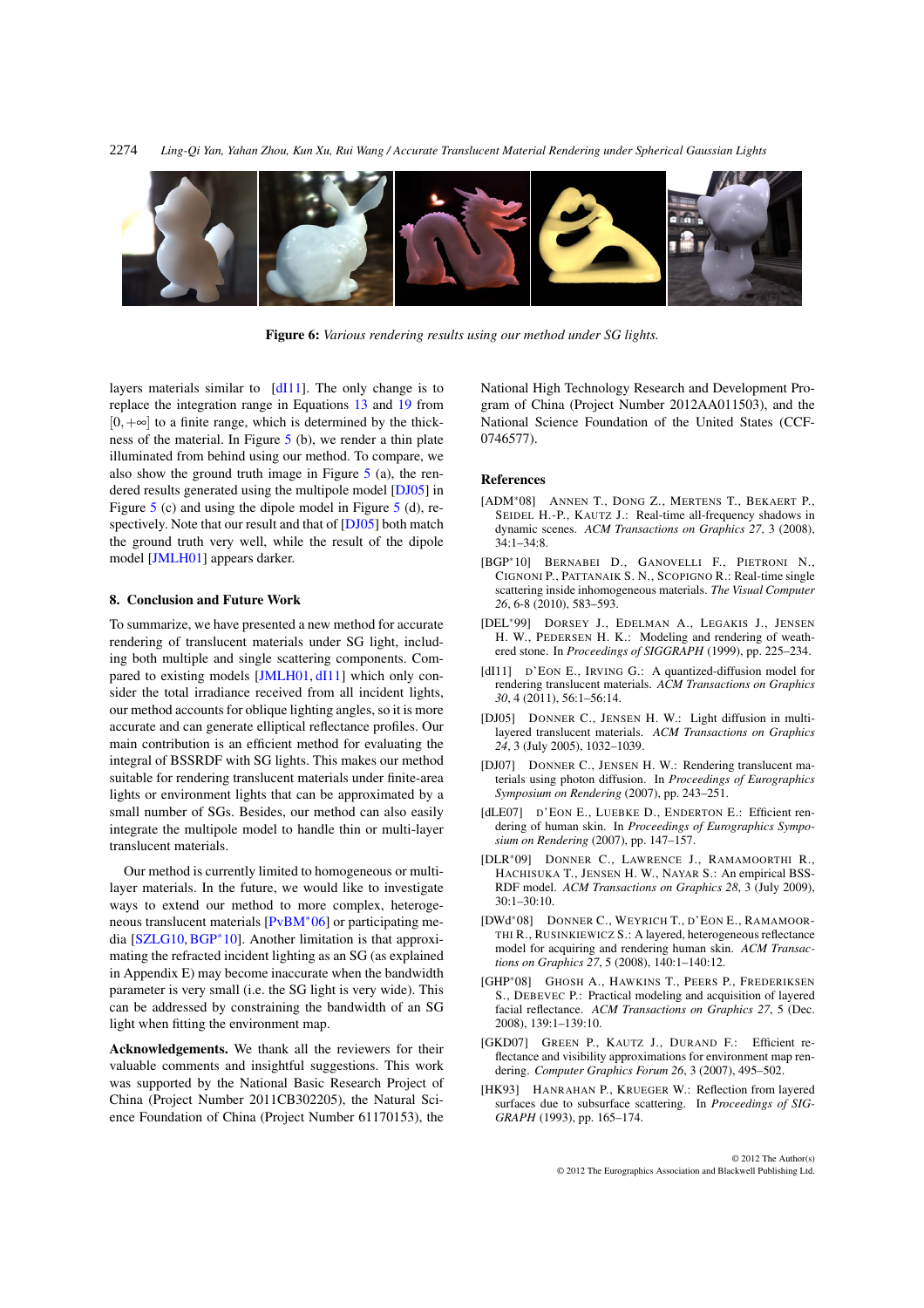<span id="page-8-10"></span>*Ling-Qi Yan, Yahan Zhou, Kun Xu, Rui Wang / Accurate Translucent Material Rendering under Spherical Gaussian Lights* 2275

- <span id="page-8-4"></span>[JAM∗10] JAKOB W., ARBREE A., MOON J. T., BALA K., MARSCHNER S.: A radiative transfer framework for rendering materials with anisotropic structure. *ACM Trans. Graph. 29* (2010), 53:1–53:13.
- <span id="page-8-0"></span>[JB02] JENSEN H. W., BUHLER J.: A rapid hierarchical rendering technique for translucent materials. *ACM Transactions on Graphics 21*, 3 (2002), 576–581.
- <span id="page-8-12"></span>[JMLH01] JENSEN H. W., MARSCHNER S. R., LEVOY M., HANRAHAN P.: A practical model for subsurface light transport. In *Proceedings of SIGGRAPH 2001* (August 2001), pp. 511– 518.
- <span id="page-8-1"></span>[JSB<sup>\*</sup>10] JIMENEZ J., SCULLY T., BARBOSA N., DONNER C., ALVAREZ X., VIEIRA T., MATTS P., ORVALHO V., GUTIER-REZ D., WEYRICH T.: A practical appearance model for dynamic facial color. *ACM Transactions on Graphics 29*, 6 (Dec. 2010), 141:1–141:10.
- <span id="page-8-11"></span>[LPT05] LI H., PELLACINI F., TORRANCE K. E.: A hybrid Monte Carlo method for accurate and efficient subsurface scattering. In *Rendering Techniques* (June 2005), pp. 283–290.
- <span id="page-8-2"></span>[LSR∗12] LI D., SUN X., REN Z., LIN S., TONG Y., GUO B., ZHOU K.: Transcut: Interactive rendering of translucent cutouts. *IEEE Transactions on Visualization and Computer Graphics 99*, PrePrints (2012).
- <span id="page-8-6"></span>[PH00] PHARR M., HANRAHAN P. M.: Monte Carlo evaluation of non-linear scattering equations for subsurface reflection. In *Proceedings of SIGGRAPH* (2000), pp. 275–286.
- <span id="page-8-18"></span>[PvBM∗06] PEERS P., VOM BERGE K., MATUSIK W., RA-MAMOORTHI R., LAWRENCE J., RUSINKIEWICZ S., DUTRÉ P.: A compact factored representation of heterogeneous subsurface scattering. *ACM Transactions on Graphics 25*, 3 (July 2006), 746–753.
- <span id="page-8-3"></span>[RZL∗10] REN Z., ZHOU K., LI T., HUA W., GUO B.: Interactive hair rendering under environment lighting. In *ACM SIG-GRAPH 2010 papers* (New York, NY, USA, 2010), SIGGRAPH '10, ACM, pp. 55:1–55:8.
- <span id="page-8-8"></span>[Sta95] STAM J.: Multiple scattering as a diffusion process. In *Proceedings of Eurographics Workshop on Rendering* (1995), Eurographics, pp. 41–50.
- <span id="page-8-21"></span>[STPP09] SONG Y., TONG X., PELLACINI F., PEERS P.: Subedit: a representation for editing measured heterogeneous subsurface scattering. *ACM Transactions on Graphics 28*, 3 (2009), 31:1–31:10.
- <span id="page-8-16"></span>[SZLG10] SUN X., ZHOU K., LIN S., GUO B.: Line space gathering for single scattering in large scenes. In *ACM SIG-GRAPH 2010 papers* (New York, NY, USA, 2010), SIGGRAPH '10, ACM, pp. 54:1–54:8.
- <span id="page-8-5"></span>[TS06] TSAI Y.-T., SHIH Z.-C.: All-frequency precomputed radiance transfer using spherical radial basis functions and clustered tensor approximation. *ACM Trans. Graph. 25*, 3 (2006), 967–976.
- <span id="page-8-15"></span>[TWL∗05] TONG X., WANG J., LIN S., GUO B., SHUM H.-Y.: Modeling and rendering of quasi-homogeneous materials. *ACM Transactions on Graphics 24*, 3 (July 2005), 1054–1061.
- <span id="page-8-19"></span>[WCPW∗08] WANG R., CHESLACK-POSTAVA E., WANG R., LUEBKE D., CHEN Q., HUA W., PENG Q., BAO H.: Real-time editing and relighting of homogeneous translucent materials. *the Visual Computer 24*, 7 (July 2008), 565–575.
- [WRG∗09] WANG J., REN P., GONG M., SNYDER J., GUO B.: All-frequency rendering of dynamic, spatially-varying reflectance. *ACM Trans. Graph. 28*, 5 (2009), 133:1–133:10.

© 2012 The Author(s)

- <span id="page-8-13"></span><span id="page-8-9"></span>[WTL05] WANG R., TRAN J., LUEBKE D.: All-frequency interactive relighting of translucent objects with single and multiple scattering. *ACM Transactions on Graphics 24*, 3 (July 2005), 1202–1207.
- <span id="page-8-7"></span>[WWH∗10] WANG Y., WANG J., HOLZSCHUCH N., SUBR K., YONG J.-H., GUO B.: Real-time rendering of heterogeneous translucent objects with arbitrary shapes. *Computer Graphics Forum 29*, 2 (2010), 497–506.
- <span id="page-8-14"></span>[WZT∗08] WANG J., ZHAO S., TONG X., LIN S., LIN Z., DONG Y., GUO B., SHUM H.-Y.: Modeling and rendering of heterogeneous translucent materials using the diffusion equation. *ACM Transactions on Graphics 27*, 1 (2008), 9:1–9:18.
- <span id="page-8-20"></span>[XGL∗07] XU K., GAO Y., LI Y., JU T., HU S.-M.: Real-time homogenous translucent material editing. *Computer Graphics Forum 26*, 3 (2007), 545–552.
- <span id="page-8-17"></span>[XJF∗08] XU K., JIA Y., FU H., HU S., TAI C.: Spherical piecewise constant basis functions for all-frequency precomputed radiance transfer. *IEEE Transactions on Visualization and Computer Graphics 14*, 2 (2008), 454–467.
- [XMR<sup>\*</sup>11] XU K., MA L.-Q., REN B., WANG R., HU S.-M.: Interactive hair rendering and appearance editing under environment lighting. *ACM Transactions on Graphics 30*, 6 (2011), 173:1–173:10.

#### Appendix

A. Integral of an SG. The integral of an SG over the entire unit sphere is given by:

$$
\int_{\Omega} G(\mathbf{i}; \mathbf{i}_1, \lambda) \, \mathrm{d}\mathbf{i} = \frac{2\pi}{\lambda} (1 - e^{-2\lambda})
$$

The integral of an SG multiplied by a cosine term over the entire unit sphere is given by:

$$
\int_{\Omega} G(\mathbf{i}; \mathbf{i}_1, \lambda)(\mathbf{i} \cdot \mathbf{i}_2) \, \mathrm{d}\mathbf{i} = \frac{2\pi (\mathbf{i}_1 \cdot \mathbf{i}_2)}{\lambda^2} \left( \lambda - 1 + (\lambda + 1)e^{-2\lambda} \right)
$$

B. Product of two SGs. The product of two SGs is still an SG, given by  $G(i; i_1, \lambda_1)G(i; i_2, \lambda_2) = c_3G(i; i_3, \lambda_3)$ , where:

$$
c_3 = e^{\lambda_3 - (\lambda_1 + \lambda_2)}, \mathbf{i_3} = \frac{\lambda_1 \mathbf{i_1} + \lambda_2 \mathbf{i_2}}{\lambda_3},
$$

$$
\lambda_3 = \sqrt{\lambda_1^2 + \lambda_2^2 + 2\lambda_1 \lambda_2 (\mathbf{i_1} \cdot \mathbf{i_2})}
$$

C. Product integral of two SGs. The product integral of two SGs is given by:

$$
\int_{\Omega} G(\mathbf{i}; \mathbf{i}_1, \lambda_1) \cdot G(\mathbf{i}; \mathbf{i}_2, \lambda_2) \, \mathrm{d}\mathbf{i} = \int_{\Omega} c_3 G(\mathbf{i}, \mathbf{i}_3, \lambda_3) \, \mathrm{d}\mathbf{i} = \frac{2\pi c_3}{\lambda_3} (1 - e^{-2\lambda_3})
$$

where  $c_3$  and  $\lambda_3$  are the same as in **B** above. The product integral of two SGs weighted by a cosine term can be approximated by:

$$
\int_{\Omega} G(\mathbf{i}; \mathbf{i}_1, \lambda_1) \cdot G(\mathbf{i}; \mathbf{i}_2, \lambda_2) \cdot (\mathbf{i} \cdot \mathbf{i}_4) \, \mathrm{d}\mathbf{i} = \int_{\Omega} c_3 G(\mathbf{i}; \mathbf{i}_3, \lambda_3) \cdot (\mathbf{i} \cdot \mathbf{i}_4) \, \mathrm{d}\mathbf{i}
$$
\n
$$
\approx (\mathbf{i}_3 \cdot \mathbf{i}_4) \int_{\Omega} c_3 G(\mathbf{i}; \mathbf{i}_3, \lambda_3) \, \mathrm{d}\mathbf{i} \approx \frac{2\pi c_3 (\mathbf{i}_3 \cdot \mathbf{i}_4)}{\lambda_3} (1 - e^{-2\lambda_3})
$$
\n
$$
\approx 2\pi (\lambda_1 (\mathbf{i}_1 \cdot \mathbf{i}_4) + \lambda_2 (\mathbf{i}_2 \cdot \mathbf{i}_4)) \cdot \frac{e^{\lambda_3 - (\lambda_1 + \lambda_2)}}{\lambda_3^2} (1 - e^{-2\lambda_3})
$$

<sup>© 2012</sup> The Eurographics Association and Blackwell Publishing Ltd.